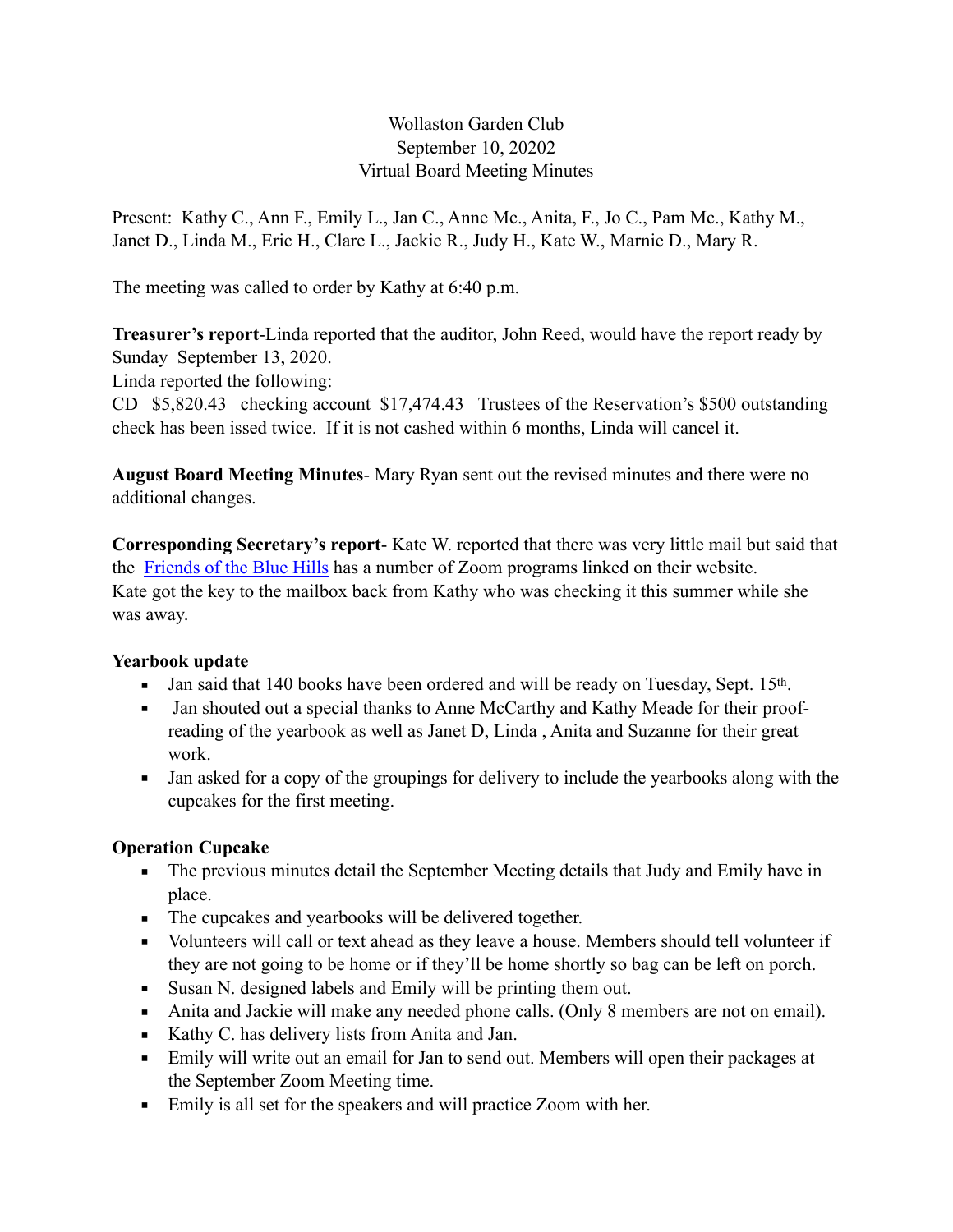■ Emily said it should be set up as a webinar and will check her subscription.

Claire Turck has had an injury so Anita will send her a card. If we know of anyone who is sick or needs condolences, call Anita to let her know.

#### **Passanageset Park update**

• Linda M. reported that Grace McAuliffe of the Quincy Parks Conservancy is willing to come to a Board Meeting to explain what the organization is, and its latest effort to restore and preserve Passanageset Park at Broad Meadows Marsh in Quincy.

# **[Compressor Station](https://www.nocompressor.com/home)**

- Clare LaMorte wanted the Board to know about the Fore River Residents Against the Compressor Station (FRRACS). This compressor is part of the *[Atlantic Bridge](https://www.nocompressor.com/spectra-plans)* pipeline project, which Spectra Energy is building to bring fracked natural gas through New England and into Canada. The site is directly adjacent to the new Fore River Bridge in North Weymouth. The site is within 1/2-mile of 900+ homes in Weymouth and Quincy.
- Board Members can express concerns about the blowdowns to the Mass Department of Public Safety. During a blowdown, untreated Natural Gas will be blown into the air and into our local communities with unknown health impacts. Enbridge should have installed a air quality monitor. [Enbridge](https://www.enbridge.com/) has a contingency plan on their webpage but doesn't have one for the compressor. There is no emergency exit plan for evacuation. Only residents within a certain radius are notified.
- **•** There have been a number of protests including a car parade and march over the bridge sponsored by FRRACS. Board Members can protest by calling the Enbridge Hot Line at 888-331-6553 or check out activity by FRRACS on their website [http://](http://nocompressor.com) [nocompressor.com](http://nocompressor.com) to see how to get involved.

# **Kincaide Park**

- Ann F. reported that Anneli has multiple suggestions for Kincaide Park.
- One idea is to give educational tours, a podcast or a self-guided document on the website.
- Ann and Kathy will be going to look at the park on Friday and Suzanne will take pictures.
- Ann suggested to look at the curriculum frameworks for middle school and possibly create problem based learning.

#### **October meeting details**

- **Emily said that we can Zoom with Chuck and Sue from Cochato Nursery, Holbrook**
- Possible opening meeting to community using a webinar format
- How do we reach all these new gardeners?
- Advertise in *Quincy Sun* and indicate space is limited, please register.
- Will evaluate format after the September meeting
- Grace will take a few minutes at the start of the meeting to discuss Passanageset Park.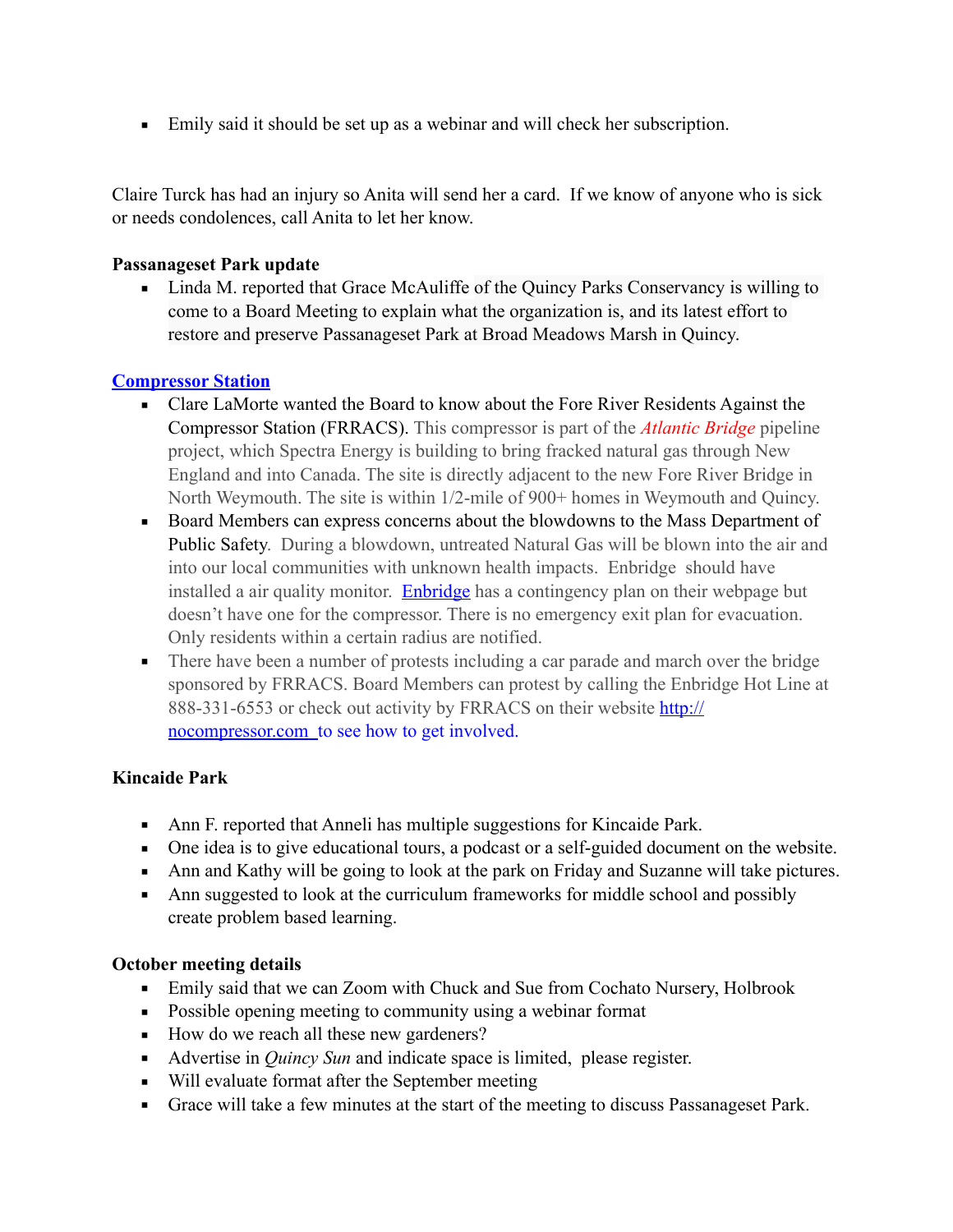#### **Greens sale plan update**

- Emily wants to schedule a brainstorming session with the designers (Cynthia, Marie R, Ruth, Jo, Carole, Anita and Kathy Meade) and the workers who'll be collecting greens (Linda has a file with volunteers from the previous year).
- Emily has a landscaper who can get material for the bags of greens.
- She would like to have WGC have a signature wreath with orders taken for ribbon colors.
- Magnolia is a material sought after. Pinecones are being collected.
- Emily will schedule a designer and worker planning meeting.
- The greens Sale is scheduled for Saturday, December 5<sup>th</sup>.

# **Arboretum seedling pick up**

- o The Arnold Arboretum is giving us a seedling.
- o Ann will pick it up on Sat. 9/12/20
- o Molly Mullin will winter over it to sell at the Plant Sale

# **Committee Reports**

- **Civic Beautification** 
	- o Pam and Jo put mums at the Wollaston Public Library
	- o Cleanup will be taking place at the corner of Beale and Newport
	- o Jo will research the baptisia at Safford Park to take off old flowers and seed pods or take it nearly to the ground.
- **Conservation** 
	- o Eric spoke to Julie Sullivan, the environmental scientist, about our March meeting program and reiterated that we don't know the format yet.

# ▪ **Garden Therapy**

- o Jackie and Clare had some creative ideas to reach out to nursing homes.
	- o Take pictures of members' photos from the thumb drive that Pat Barry has to create a collage of pictures that the nursing home could post on possible bulletin boards.
	- o Janet can get thumb drive from Pat to give to Jackie and Clare.
	- o Inkspot could possibly enlarge the collage from the back page of our yearbook for display and have a poem to go with it. Clare and Jackie will contact the nursing homes to see about possible restrictions and available space.
	- o Wreaths could also be brought to the nursing homes for the doors.
- o Clare had an idea of a possible prize for members best door decoration.

Lavender sachets have been created by Claire Fitzmaurice from the Thomas Crane Public Library site. They will be sold at the Greens Sale and we can use the Church as a pickup spot.

# **For the Good of the Community**